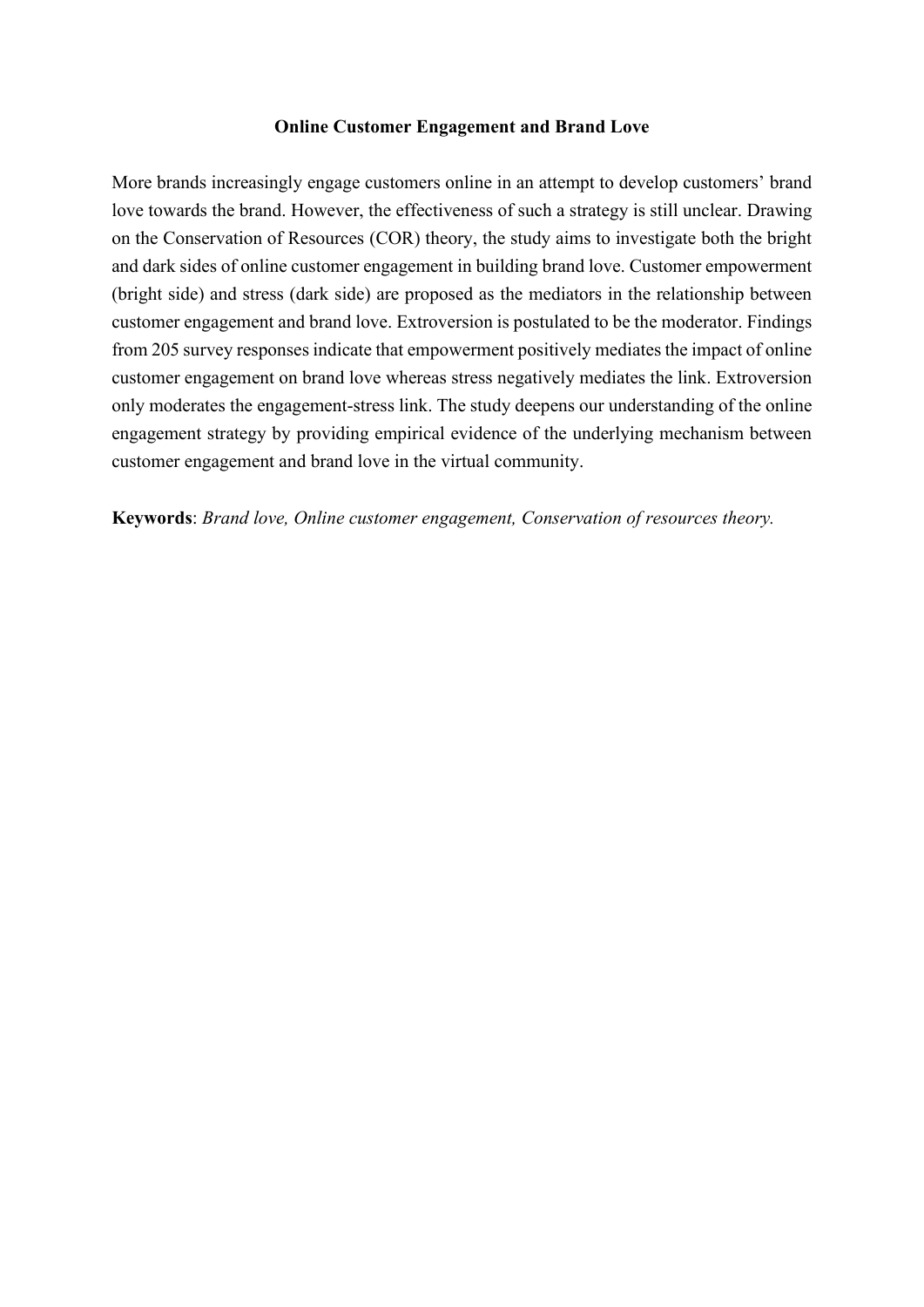### **Introduction and Research Aim**

Developing brand love is vital in building brand relationship nowadays (Palusuk, Koles and Hasan, 2019). The rapid development of digital technology fosters brands to adopt marketing strategies in the online platform, of which social media platforms have been used extensively by brands to engage customers in recent years (Alvarez and Fournier, 2016). Previous research has stated that customer engagement plays a significant role in eliciting brand loyalty and customer satisfaction (Carroll and Ahuvia, 2006). However, calls for research exist to investigate customer engagement across contexts and countries because the effect of customer engagement in specific contexts may differ (Calder, Malthouse and Maslowska, 2016). Furthermore, while brands invest many resources to engage customers in the virtual community (Johnson, 2016) particularly social media platforms (i.e., online customer engagement in this paper), the effectiveness of such strategies on brands such as brand love is still unknown. Our research question is thus related to the extent to which online customer engagement facilitates brand love and how it works for brand love. Drawing on the COR theory (Hobfoll, 1989), we propose that online customer engagement bears both positive and negative impacts on brand love via consumer empowerment and stress respectively. We also examine the moderating role of extroversion, a key customer personality in the engagement-brand love link.

#### **Background and/or Conceptual Model**

The study uses COR theory as a theoretical framework. COR theory was built on two fundamental tenets. The first tent is resource conservation and acquisition while the second is resources investment (Halbesleben et al., 2014). The resources can refer to an object, condition, states, characteristics that are valuable for individuals (Hobfoll, 1989). Drawing on this theory, we argue that online engagement could be a double-edge sword. On the one hand, engagement enables customers to protect and generate more resources (i.e. knowledge, relationship, etc.) (Labrecque et al. 2013), making them psychologically empowered (i.e., consumer empowerment in this study). Such an empowerment process may help enhance the customerbrand relationship (Yuksel et al., 2016) that lead to brand love. On the other hand, online engagement also causes stress because it may reduce customers' resources available for another domain (i.e. hanging out with friends) when customers invest resources (i.e. energy, time, effort) in online brand engagement. Thus, we postulate that consumer empowerment positively mediates while stress negatively mediates the engagement-brand love link. Furthermore, considering resources investment may be influenced by personality traits (Chen et al., 2020) and extroversion is related to social relationship compared with introversion (Ryan and Xenos, 2011), extroversion is hypothesized to be a moderator. We argue that extroversion negatively moderates the engagement-empowerment link while it positively moderates the engagementstress link.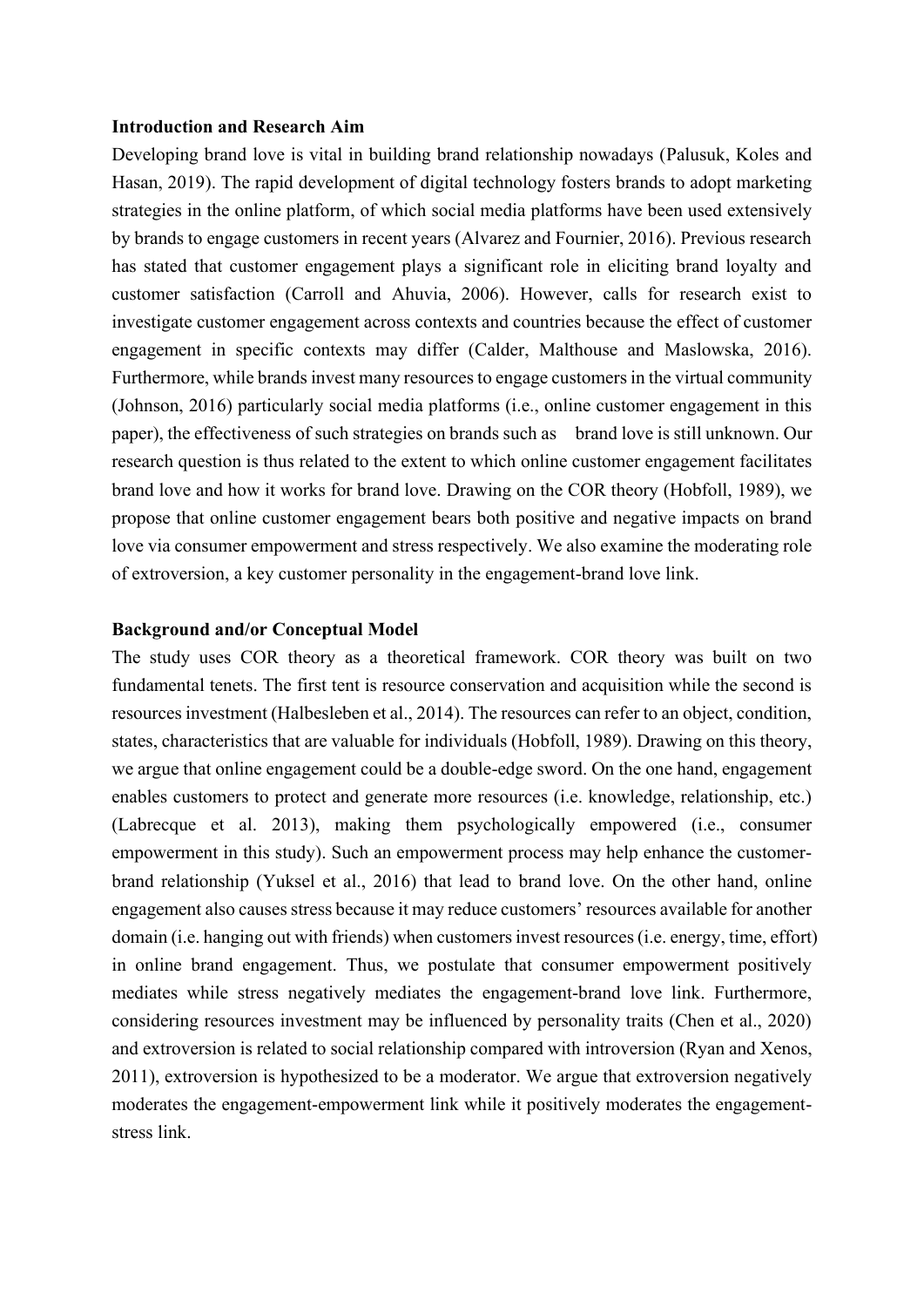### **Methodology**

Due to the COVID-19 pandemic, convenience and snowball sampling was adopted using an online survey. Items of different variables anchored on a 5-point Likert scale are adapted from the previous measurement. Target respondents are those who had engagement experience in the past two years. Prior to the large-scale data collection, a pre-test of 30 samples was conducted to check the clarity of measure statements and scale reliability. The final sample comprised 205 valid responses, of which 45.9% are female and 49.8 are male.

## **Findings and/or Discussion**

Findings from regression analysis with PROCESS Marco 3.3 in SPSS indicate that engagement is significantly related to brand love ( $b=0.244$ ,  $p<0.01$ ), empowerment ( $b=0.624$ ,  $p<0.001$ ) and stress (b=0.644,  $p<0.001$ ) respectively. As predicted, empowerment (b=0.259,  $p<0.01$ ) is positively related to brand love while stress  $(b=0.138, p<0.01)$  is negatively associated with brand love when engagement is controlled, implying potentially significant indirect effects via the two mediators. The point estimate of indirect effect of online customer engagement on brand love through consumer empowerment is  $0.162$ , and the confidence interval (CI) doesn't include zero (LLCI: 0.053, ULCI: 0.270), indicating that the mediation effect of consumer empowerment is significant. Meanwhile, stress also shows a significant but negative mediation effect in the engagement-brand love link with a point estimate of -0.088 (LLCI: -0.169, ULCI: -0.027). Furthermore, a moderation test showed that the interaction between extroversion and online customer engagement on stress is significant ( $b=0.261$ ,  $p < 0.05$ ) whereas the interaction between extrovert and online customer engagement on empowerment is not significant (b=- 0.024, *n.s.*). To sum up, online customer engagement has a significant impact on brand love both directly and indirectly via consumer empowerment and stress. Extroversion is found to only positively moderate the engagement-stress link.

# **Implications for Theory and Practice**

The findings in this research suggest a need to consider the dark side of online customer engagement in launching online marketing campaigns. While extant research has focused mainly the bright side of online customer engagement, this research sheds light on both the dark and bright sides of online customer engagement. This study is the first attempt to investigate the underlying mechanism and boundary conditions of the relationship between online customer engagement and brand love. Findings have provided insights for scholars and marketers to develop suitable engagement strategies to enhance brand love and reduce negative impact to the brand image.